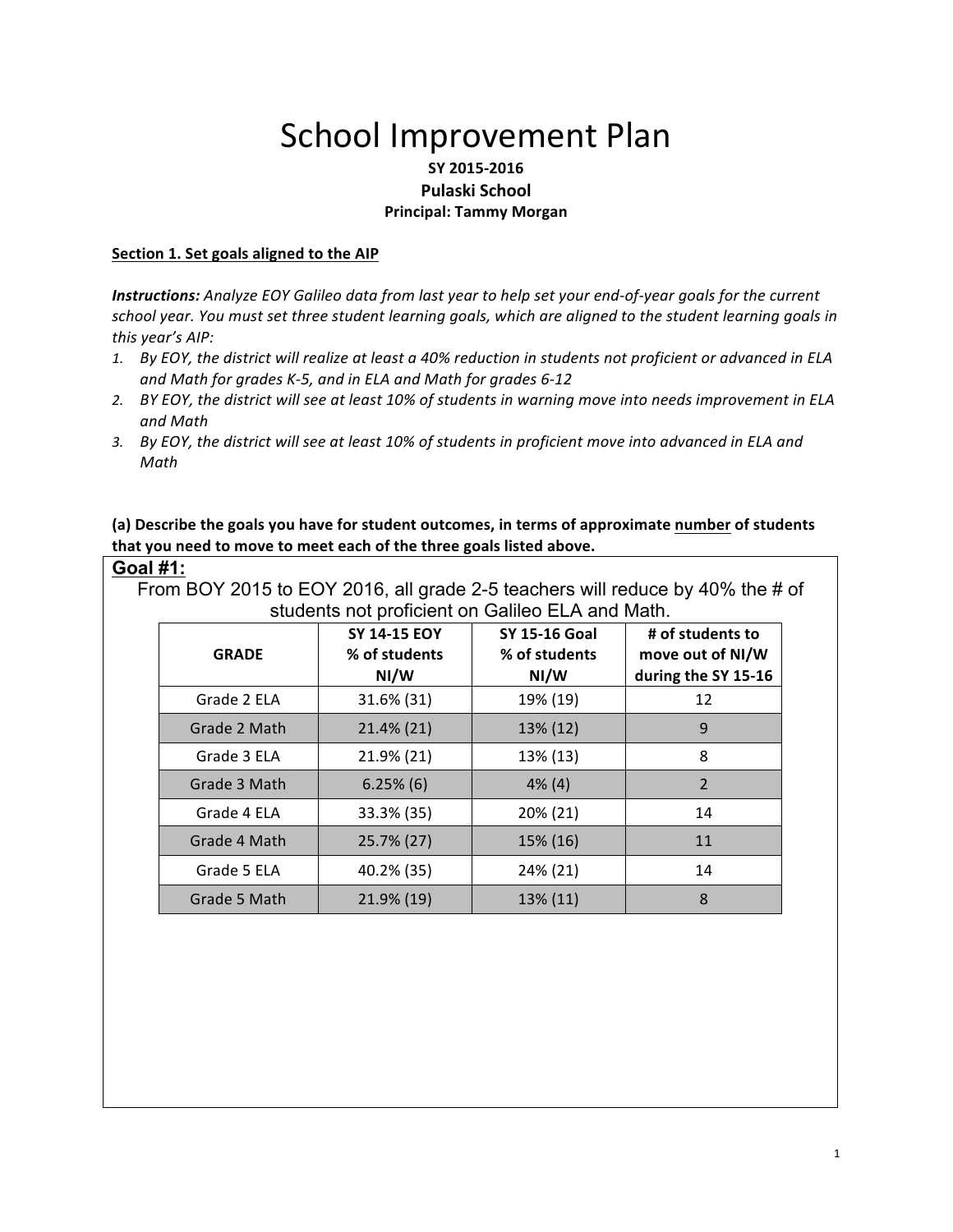# **Goal #2:**

From BOY 2015 to EOY 2016, all grade 2-5 teachers will increase the % of student scoring Advanced by 10% on Galileo ELA and Math.

| <b>GRADE</b> | <b>SY 14-15 EOY</b><br>% of student<br>Advanced | 2015-2016 Goal<br>% of students<br><b>Advanced</b> | # of students to<br>move to Advanced<br>during the SY 15-16 |
|--------------|-------------------------------------------------|----------------------------------------------------|-------------------------------------------------------------|
| Grade 2 ELA  | $0\%$ (0)                                       | $1\%$ (1)                                          | 1                                                           |
| Grade 2 Math | 38.8% (38)                                      | 42.6% (42)                                         | 4                                                           |
| Grade 3 ELA  | 20% (19)                                        | 22% (21)                                           | $\overline{2}$                                              |
| Grade 3 Math | 71.9% (69)                                      | 79% (76)                                           | 7                                                           |
| Grade 4 ELA  | 12.4% (13)                                      | 13% (14)                                           | $\mathbf{1}$                                                |
| Grade 4 Math | 62.9% (66)                                      | 69% (72)                                           | 6                                                           |
| Grade 5 ELA  | 12.6% (11)                                      | 13% (12)                                           | 1                                                           |
| Grade 5 Math | 62.1% (54)                                      | 68% (59)                                           | 5                                                           |

# **Goal #3:**

From BOY 2015 to EOY 2016, all grade 2-5 teachers will decrease the % of student scoring Warning by 10% on Galileo ELA and Math.

| <b>GRADE</b> | <b>SY 14-15 EOY</b><br>% of student<br><b>Warning</b> | 2015-2016 Goal<br>% of students<br><b>Warning</b> | # of students<br>to Move out of<br><b>Warning</b><br>during the SY<br>15-16 |
|--------------|-------------------------------------------------------|---------------------------------------------------|-----------------------------------------------------------------------------|
| Grade 2 ELA  | $7.1\%$ (7)                                           | $6.4\%$ (6)                                       | 1                                                                           |
| Grade 2 Math | 10.2% (10)                                            | $9.2\%$ (9)                                       | $\mathbf{1}$                                                                |
| Grade 3 ELA  | $1.04\%$ (1)                                          | $0\%$ (0)                                         | 1                                                                           |
| Grade 3 Math | $5.21\%$ (5)                                          | $4.7\%$ (4)                                       | $\mathbf{1}$                                                                |
| Grade 4 ELA  | $9.5\%(10)$                                           | $8.6\%$ (9)                                       | 1                                                                           |
| Grade 4 Math | $9.52\%$ (10)                                         | $8.6\%$ (9)                                       | $\mathbf{1}$                                                                |
| Grade 5 ELA  | 10.3% (9)                                             | $9.3\%$ (8)                                       | 1                                                                           |
| Grade 5 Math | 17.2% (15)                                            | 15.5% (13)                                        | $\overline{2}$                                                              |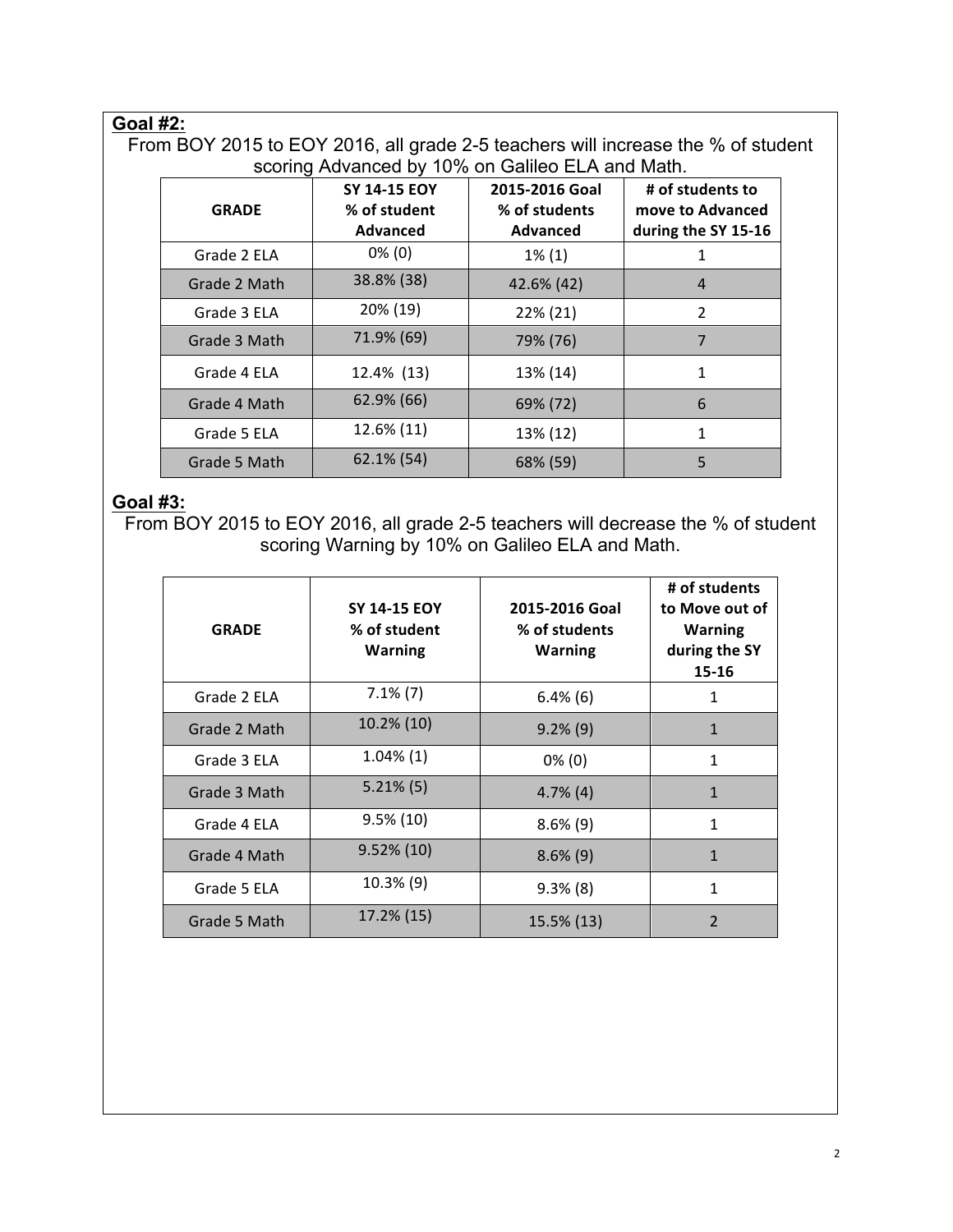# **Goal #4:**

From BOY 2015 to EOY 2016, teachers in grades K-2, will reduce by 40% the number of students not meeting benchmark on DIBELS.

| <b>GRADE</b> | <b>SY 14-15 EOY</b><br>% of students at<br><b>Benchmark</b> | SY 14-15 EOY<br>% of students at<br><b>Strategic</b> | <b>SY 14-15 EOY</b><br>% of students at<br><b>Intensive</b> |
|--------------|-------------------------------------------------------------|------------------------------------------------------|-------------------------------------------------------------|
|              | 88% (87)                                                    | $5\%$ (5)                                            | $7\%$ (7)                                                   |
|              | 79% (74)                                                    | $7\%$ (7)                                            | 14% (13)                                                    |
| 2            | 83% (81)                                                    | 10% (10)                                             | $7\%$ (7)                                                   |
| $K-2$        | 83% (242)                                                   | $8\%$ (22)                                           | $9\%$ n(27)                                                 |

## **(b)** Describe the process or system you will use to revisit student data throughout the year and track progress toward your goals as new data become available.

Data will be tracked at the school level by grade and at the teacher level by student.

## **School Level:**

A data wall will be developed identifying at BOY, MOY, and EOY:

- District Benchmark (Grades 2-5): The % of students at each of the performance levels A, P, NI, and W.
- DIBELS (Grades K-2): The % of students scoring B, S, and I.

## **Teacher Level:**

**ELA:**

Teachers will participate in individual data meetings with the TLS/school administration to review and discuss data and next steps. Each teacher will maintain a data folder identifying how students are performing at BOY, MOY, and EOY.

## Section 2. Use data to determine school-specific strengths and weaknesses for each AIP objective

## (a) What progress did your school make last year in student learning?

## **District Benchmark Data:**

- Grade 3 reduced the % of students scoring NI/W by 52%. (MET TARGET)
- Grade 2 and 3 reduced the % of students scoring NI/W by at least 40%. Grade 3 by 35%. Grade 4 by 37%.
- Grade 3 & 4 increased the % of student scoring advanced by at least 10%. Grade 3 by 55%. Grade 4 by 15%. (MET TARGET)
- Grade 2, 3, and 4 reduced the % of students scoring warning by at least 10%. Grade 2 by 54%. Grade 3 by 81%. Grade 4 by 39%. (MET TARGET)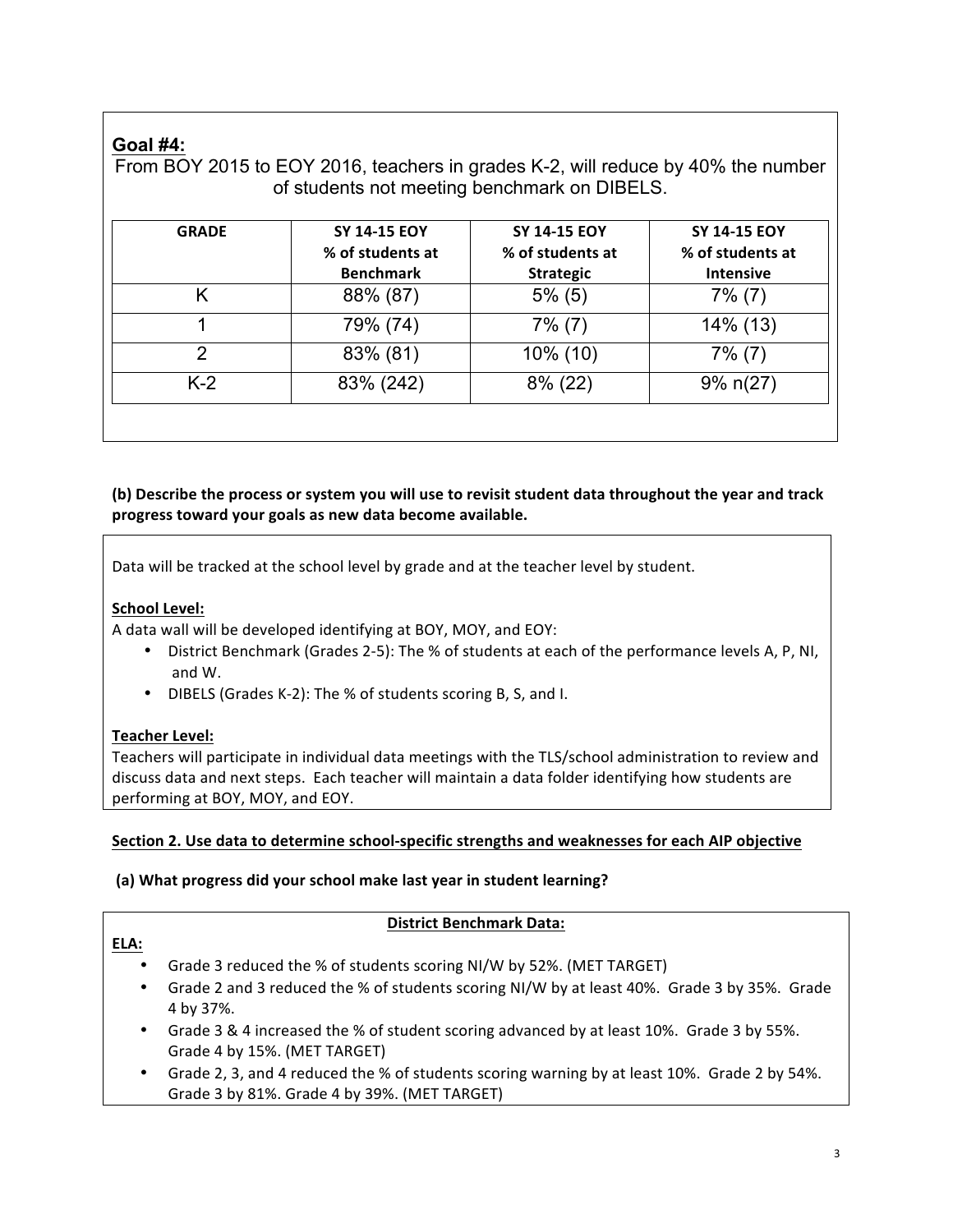#### **Math:**

- All grades 2-5 reduced the % of students scoring NI/W by at least 40%. Grade 2 by 42%. Grade 3 by 77%. Grade 4 by 53%. Grade 5 by 59%. (MET TARGET)
- All grades 2-5, increased the % of students scoring advanced by at least 10%. Grade 2 by 58%. Grade 3 by 90%. Grade 4 by 301%. Grade 5 by 124%. (MET TARGET)
- Grades 3 & 4 reduced the % of students scoring warning by at least 10%. Grade 3 by 38%. Grade 4 by 25%. (MET TARGET)

#### **DIBELS**

- Grades K & 1 reduced the % of students scoring strategic and intensive by at least 40%. Grade K by 63% and Grade 1 by 43%. (MET TARGET)
- Collectively, grades K-2 reduced the % of students scoring strategic and intensive by 39% just missing the target of 40%.

**(b)** What did students struggle with last year? Why? Please consider data by grade level and subject. **Questions to consider include:** 

- Where are the strong classrooms and grades? How can you use them to lift up other grades and **classrooms?**
- **What grades/classrooms are of the most serious concern?**
- What does your data suggest are the reasons why students are struggling?

#### **ELA:**

- ELA achievement and growth as measured by district benchmarks is a focus area moving into the SY 15-16, particularly in grade 5. There was an increase of students scoring in NI/W from BOY to EOY of 4% as well as an increase in the % of students scoring warning from BOY to EOY by 22%.
- In grades 2 & 5, there was a decrease in the % of students scoring advanced from BOY to EOY.
- Grade 2 reading fluency is a focus moving into the FY 15-16. There was an increase of 7% in the % of students scoring intensive and strategic as measured by DIBELS.

#### **Math:**

In grades 2 & 5, there was an increase in the % of students scoring warning. Grade 2 by 25%. Grade 5 by 22%.

Possible reasons why students are struggling:

- The grade 5 team did not utilize the College and Career Readiness (CCR) assessments in Reading Street during the SY 14-15. Grades 2-4 incorporated the CCR assessments into their instruction either as a teaching tool where students worked in groups/pairs to discuss questions/answers or eventually released responsibility to students for taking the assessment individually. There appears to be a correlation between students who used the CCR assessments last year and increased student growth in ELA.
- In grade 2, data revealed that we reduced the % of students scoring in NI/W as measured by district benchmarks. However, grade 2 fluency did not did not improve as measured by DIBELS. At BOY, 84% of students were meeting benchmark and at EOY, 83% of students were meeting benchmark. Possible reasons could be the lack of opportunities for students to practice their reading fluency.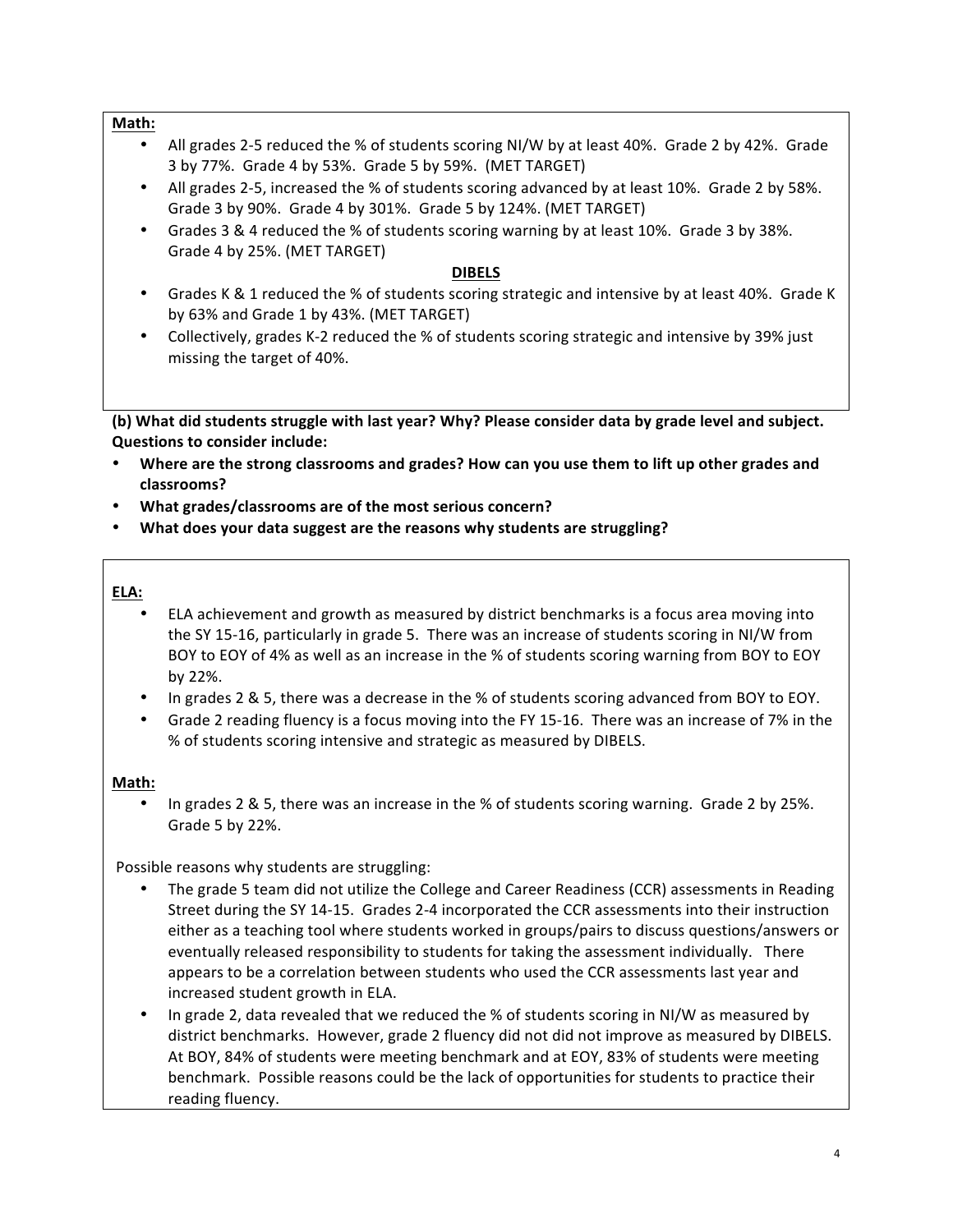• As a whole, there seems to be a heavier focus on remediating and intervening with students who struggle, but students who are proficient are not often challenged as evidenced in the data for students scoring advanced form BOY to EOY, particularly in grades 2 & 5 for ELA.

**<u>Section 3. Develop strategies/actions to address focus areas</u>** 

(a) List your school's primary focus areas and 1-3 secondary focus areas for this year. At least one should be ELA/literacy-focused and at least one should be math-focused. These focus areas could be either general (e.g., improve reading comprehension, improve writing) or standard-specific (e.g., **improve narrative writing).** 

- #1 Primary Focus Area: Literacy
- **#2 Secondary Focus Area:** Math
- #3 Secondary Focus Area: Culture & Climate

#### **#1 Primary Focus Area:** *Literacy*

| <b>Activities</b>                                                 | Person(s) Responsible        | By when     |
|-------------------------------------------------------------------|------------------------------|-------------|
| Students will engage in deep critical analysis of<br>$\mathbf{L}$ | <b>School Administration</b> | September   |
| complex texts using the following strategies:                     | <b>TLS</b>                   | 2015-June   |
|                                                                   | <b>Teachers</b>              | 2016        |
| <b>Close Reading</b>                                              |                              | (ongoing)   |
| <b>Annotated Text</b>                                             |                              |             |
| <b>Higher Order Thinking</b>                                      |                              |             |
| II. Students will be assessed utilizing the weekly                | <b>Teachers</b>              | September   |
| assessments to include:                                           |                              | 2015-June   |
| Reading Street weekly reading<br>٠                                |                              | 2016        |
| assessments                                                       |                              | (ongoing)   |
| Reading Street weekly CCR<br>٠                                    |                              |             |
| assessments                                                       |                              |             |
| <b>Common Formative Assessments</b>                               |                              |             |
| within the curriculum units of study                              |                              |             |
| (graphic organizers).                                             |                              |             |
| III. Students will engage in daily writing (narrative,            | <b>Teachers</b>              | September   |
| literary analysis, research simulation) during a                  |                              | 2015-June   |
| 30 minute writing block. Students will:                           |                              | 2016        |
| Maintain a writing folder to include                              |                              | (ongoing)   |
| samples of each type of writing.                                  |                              |             |
| Engage in writing conferences with                                |                              |             |
| their teachers and use feedback                                   |                              |             |
| provided to improve their writing.                                |                              |             |
| IV. Identify the students that will be closely monitored          | <b>School Administration</b> |             |
| for academic progress to ensure growth as                         | <b>TLS</b>                   |             |
| measured by state and district assessments:                       | Teachers                     |             |
| 40% of students scoring warning/NI                                |                              |             |
| that will move into proficient and                                |                              | By November |
| advanced on state and district                                    |                              | 1,2015      |
| assessments                                                       |                              |             |
| 10% of students scoring proficient that                           |                              | Monitor for |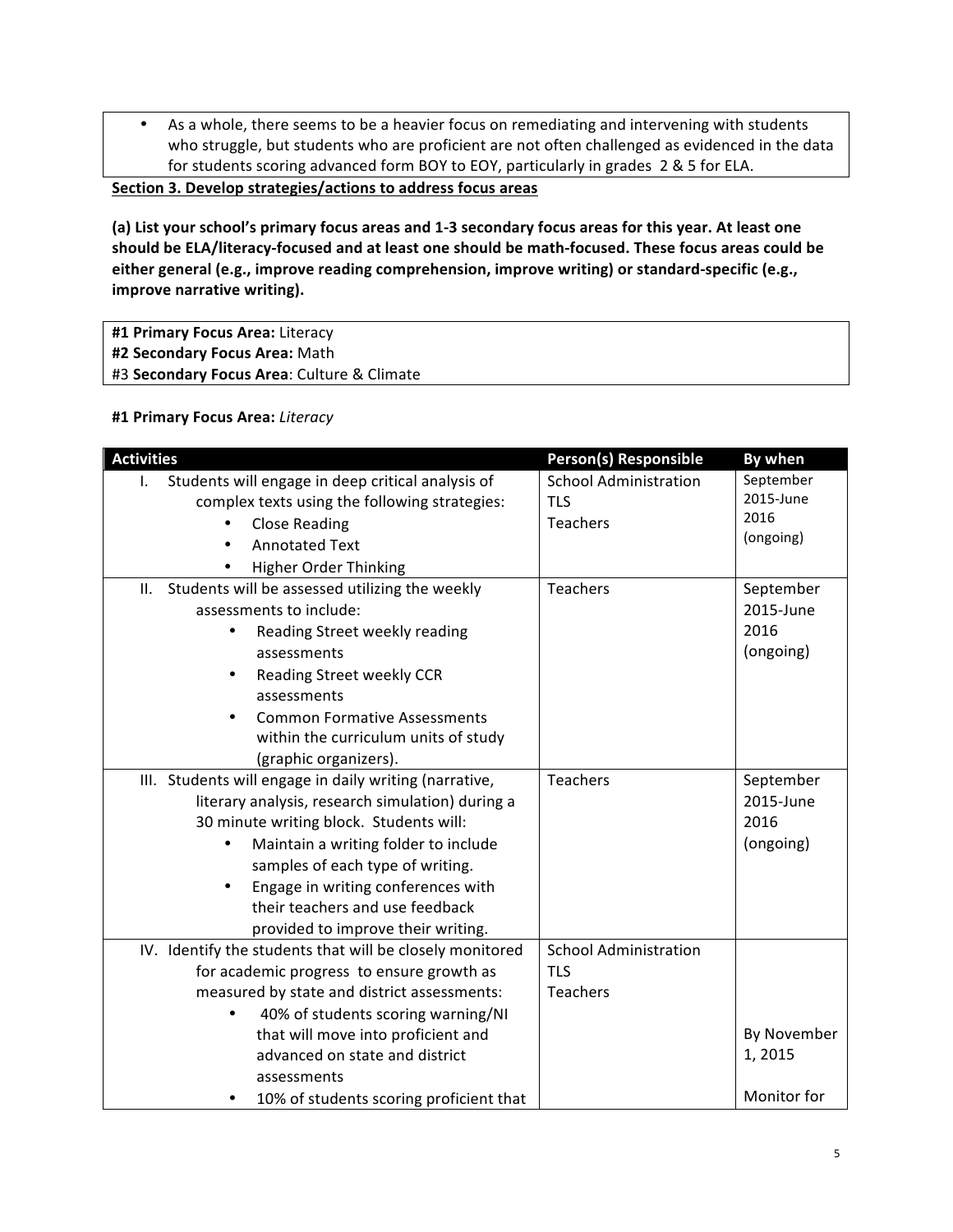| will move into advanced on state and<br>district assessments<br>10% of students scoring warning that<br>$\bullet$<br>will move out of warning on state and<br>district assessments                                                                                                                                                                                                                                                                                                                                                                                                                                                                                                                                                                                                                                                                                                                                                     |                                                        | progress:<br>November<br>2015-June<br>2016<br>(ongoing)                                                                                                    |
|----------------------------------------------------------------------------------------------------------------------------------------------------------------------------------------------------------------------------------------------------------------------------------------------------------------------------------------------------------------------------------------------------------------------------------------------------------------------------------------------------------------------------------------------------------------------------------------------------------------------------------------------------------------------------------------------------------------------------------------------------------------------------------------------------------------------------------------------------------------------------------------------------------------------------------------|--------------------------------------------------------|------------------------------------------------------------------------------------------------------------------------------------------------------------|
| V. Design and plan for differentiated instruction to<br>meet the needs of all students requiring:<br>Intervention support to remediate<br>areas of weakness<br>Enrichment lessons to enhance and<br>$\bullet$<br>promote academic growth for<br>proficient students                                                                                                                                                                                                                                                                                                                                                                                                                                                                                                                                                                                                                                                                    | <b>TLS</b><br>Teachers                                 | September<br>2015-June<br>2016<br>(ongoing)                                                                                                                |
| VI. Schedule and create intervention cycles (3x/year):<br>Following the BOY and MOY district<br>benchmark assessments grade level<br>teachers will analyze the intervention<br>reports to identify priority standards<br>per class.<br>Classroom teacher will create and<br>administer pre/post common<br>assessments aligned to the priority<br>standards to students falling below the<br>standard as indicated on the class<br>developmental profile grid.<br>Classroom teacher will create an<br>reteach/action plan for targeting the<br>identified students falling below the<br>standard. The action plan will include<br>intervention homework and in<br>class/after school support.<br>Monitor at risk students' progress to<br>$\bullet$<br>ensure that the interventions are<br>successfully impacting student growth<br>via pre/post test data sheets submitted<br>to administration at end of each<br>intervention cycle. | <b>School Administration</b><br><b>TLS</b><br>Teachers | Cycle I:<br>October 13,<br>2015-<br>December 4,<br>2015<br>Cycle 2:<br>February 1,<br>2016-March<br>31, 2016<br>Cycle 3:<br>April 4, 2016-<br>June 3, 2016 |

# **#2 Secondary Focus Area:** *Math*

| <b>Activities</b>                                           |                                               | <b>Person(s) Responsible</b> | By when   |
|-------------------------------------------------------------|-----------------------------------------------|------------------------------|-----------|
| Implement and incorporate the Envisions Math                |                                               | <b>School Administration</b> | September |
|                                                             | Program during the daily math block in grades | TLS                          | 2015-June |
|                                                             | $K-5$ .                                       | <b>Teachers</b>              | 2016      |
|                                                             |                                               |                              | (ongoing) |
| Students will be assessed via the utilization of the:<br>Ш. |                                               | <b>School Administration</b> | September |
|                                                             | Topic assessments at the end of each<br>٠     | TLS                          | 2015-June |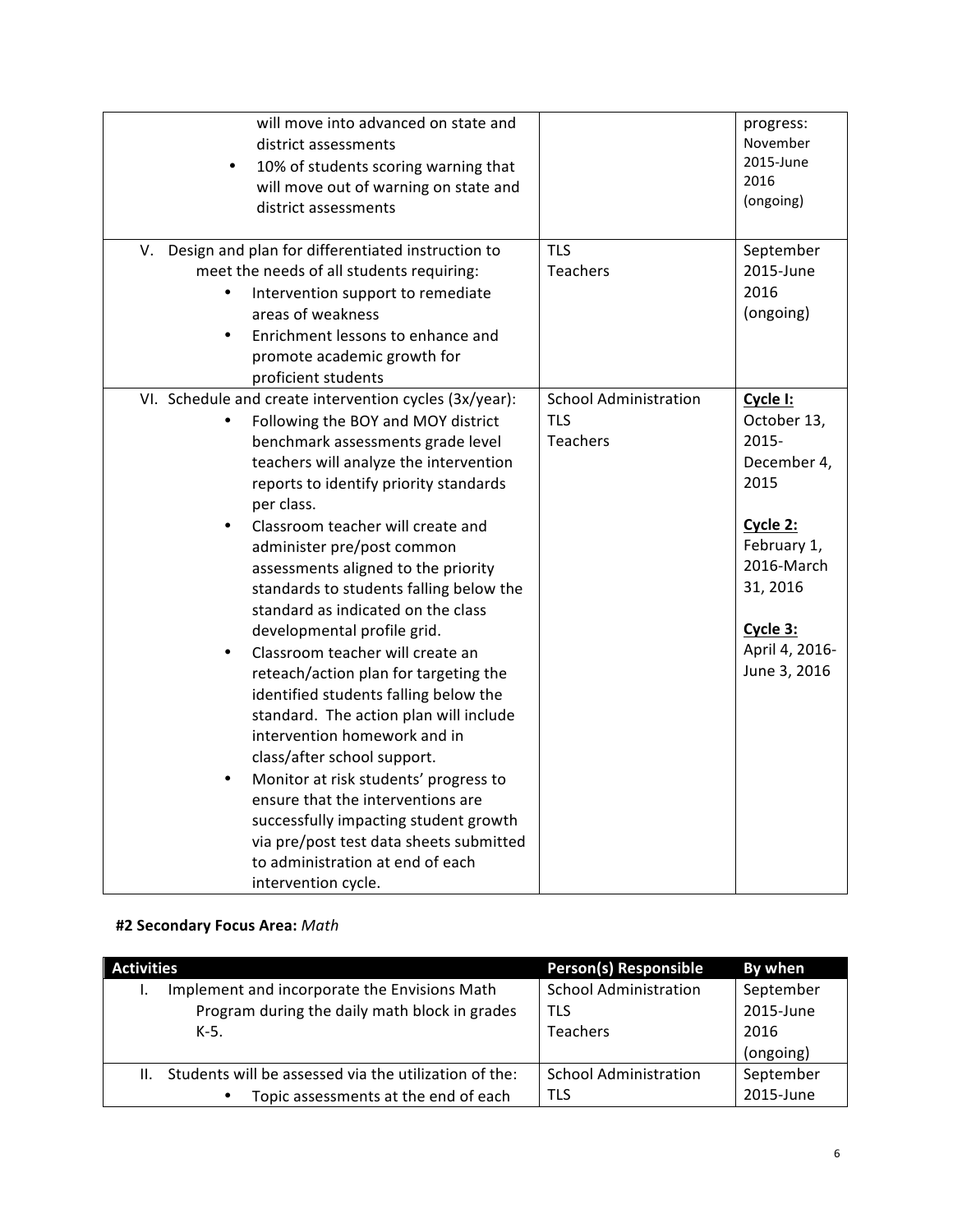| unit                                                   | Teachers                     | 2016           |
|--------------------------------------------------------|------------------------------|----------------|
| Performance Assessments at the end of                  |                              | (ongoing)      |
| each unit. The performance                             |                              |                |
| assessment will be used as a common                    |                              |                |
| formative assessment three times a                     |                              |                |
| year (BOY, MOY, EOY).                                  |                              |                |
| III. Design and plan for differentiated instruction to | <b>TLS</b>                   | September      |
| meet the needs of all students requiring:              | Teachers                     | 2015-June      |
| Intervention support to remediate                      |                              | 2016           |
| areas of weakness                                      |                              | (ongoing)      |
| Enrichment lessons to enhance and                      |                              |                |
| promote academic growth for                            |                              |                |
| proficient students                                    |                              |                |
| IV. Students will maintain math journals to include:   | Teachers                     | January 4,     |
| New math vocabulary                                    |                              | 2016           |
| Math concepts                                          |                              |                |
| The Standards of mathematical Practice                 |                              |                |
| V. Schedule and create intervention cycles (3x/year):  | <b>School Administration</b> | Cycle I:       |
| Following the BOY and MOY district                     | <b>TLS</b>                   | October 13,    |
| benchmark assessments grade level                      | Teachers                     | 2015-          |
| teachers will analyze the intervention                 |                              | December 4,    |
| reports to identify priority standards                 |                              | 2015           |
| per class.                                             |                              |                |
| Classroom teacher will create and                      |                              | Cycle 2:       |
| administer pre/post common                             |                              | February 1,    |
| assessments aligned to the priority                    |                              | 2016-March     |
| standards to students falling below the                |                              | 31, 2016       |
| standard as indicated on the class                     |                              |                |
| developmental profile grid.                            |                              | Cycle 3:       |
| Classroom teacher will create an                       |                              | April 4, 2016- |
| reteach/action plan for targeting the                  |                              | June 3, 2016   |
| identified students falling below the                  |                              |                |
| standard. The action plan will include                 |                              |                |
| intervention homework and in                           |                              |                |
| class/after school support.                            |                              |                |
| Monitor at risk students' progress to                  |                              |                |
| ensure that the interventions are                      |                              |                |
| successfully impacting student growth                  |                              |                |
| via pre/post test data sheets submitted                |                              |                |
| to administration at end of each                       |                              |                |
| intervention cycle.                                    |                              |                |

# **#3 Secondary Focus Area:** *Culture & Climate*

| <b>Activities</b> |                                                   | <b>Person(s) Responsible</b> | By when    |
|-------------------|---------------------------------------------------|------------------------------|------------|
|                   | Implementation of the Second Step is a classroom- | <b>School Administration</b> | Uanuary 4, |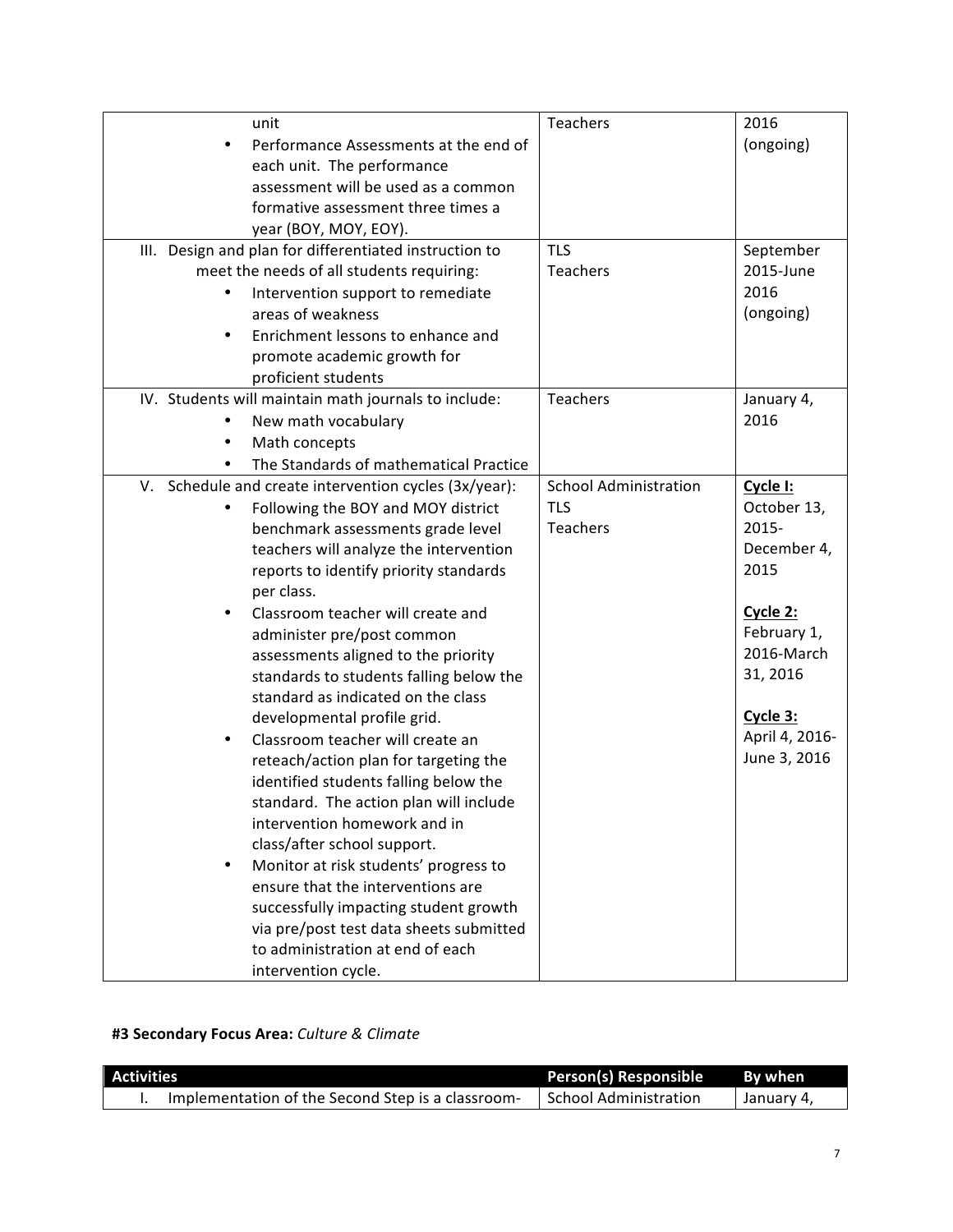|                                         | based social-skills program for students in              | School Adjustment            | 2016       |
|-----------------------------------------|----------------------------------------------------------|------------------------------|------------|
| grades K-5. The program teaches         |                                                          | counselors                   |            |
| socioemotional skills aimed at reducing |                                                          |                              |            |
| impulsive and aggressive behavior while |                                                          |                              |            |
|                                         | increasing social competence.                            |                              |            |
|                                         | Partner with New Bedford Child & Family 's Caring<br>ΙΙ. | <b>School Administration</b> | October 1, |
|                                         | Network to facilitate student groups for student         | School Adjustment            | 2015       |
|                                         | in the CBIP and BBSS programs. The Caring                | counselors                   |            |
|                                         | Network is designed to help children between             |                              |            |
|                                         | the ages of 4 and 14 who witness violence in             |                              |            |
|                                         | their homes, schools, and communities and                |                              |            |
|                                         | help them develop safety plans in case of future         |                              |            |
|                                         | violence, and show them ways to settle a                 |                              |            |
|                                         | situation without violence in a group setting.           |                              |            |
|                                         | III. Monthly Displays of Learning                        | <b>School Administration</b> | 10/21/15   |
|                                         | Displays are integrated arts                             | Fine Arts Team               | 11/24/15   |
|                                         | performances where the is a seamless                     | Teachers                     | 12/21/15   |
|                                         | blend of the academic disciplines (ELA,                  |                              | 1/28/16    |
|                                         | math, SS, science) and the arts                          |                              | 2/25/16    |
|                                         | disciplines (music, art, dance).                         |                              | 3/30/16    |
|                                         | Students are recognized for Student of                   |                              | 4/14/16    |
|                                         | the Month, Pulaski Page Turners, and                     |                              | 5/26/15    |
|                                         | Pulaski Pride Awards.                                    |                              |            |
|                                         | All families are invited to the Displays of              |                              |            |
|                                         | Learning and parents are notified if                     |                              |            |
|                                         | their child will be receiving an award.                  |                              |            |
|                                         | IV. Partner with the Pulaski PTO in sponsoring school    | <b>School Administration</b> | September  |
|                                         | events for students and their families                   | <b>PTO</b>                   | 2015-June  |
|                                         | Welcome Back Ice cream Social                            |                              | 2016       |
|                                         | (9/11/15)                                                |                              | (ongoing)  |
|                                         | Trunk or Treat (10/23/15)                                |                              |            |
|                                         | Breakfast with Santa (12/5/15)                           |                              |            |
|                                         | Family Fun Day (5/21/16)                                 |                              |            |
|                                         | Movie Night (11/13/15)                                   |                              |            |
|                                         | Candy Bar Bingo                                          |                              |            |
|                                         | Easter Egg Hunt (3/19/16)                                |                              |            |
|                                         | V. Engage parents in ways to support their children's    |                              |            |
|                                         | learning at home                                         |                              |            |
|                                         | Plan and hold a Literacy Night                           |                              |            |
|                                         | Plan and hold a Math Night                               |                              |            |
|                                         |                                                          |                              |            |

# (b) How will you measure student progress along the way? Please list at least one way you will measure **student progress** by November 1, February 1, and May 1.

|                                                      | <b>Benchmark</b>                                          |
|------------------------------------------------------|-----------------------------------------------------------|
| What I will see by Nov. 1 to know that $\vert$ Data: |                                                           |
| students are on track to meet the                    | Teachers have identified the students targeted for growth |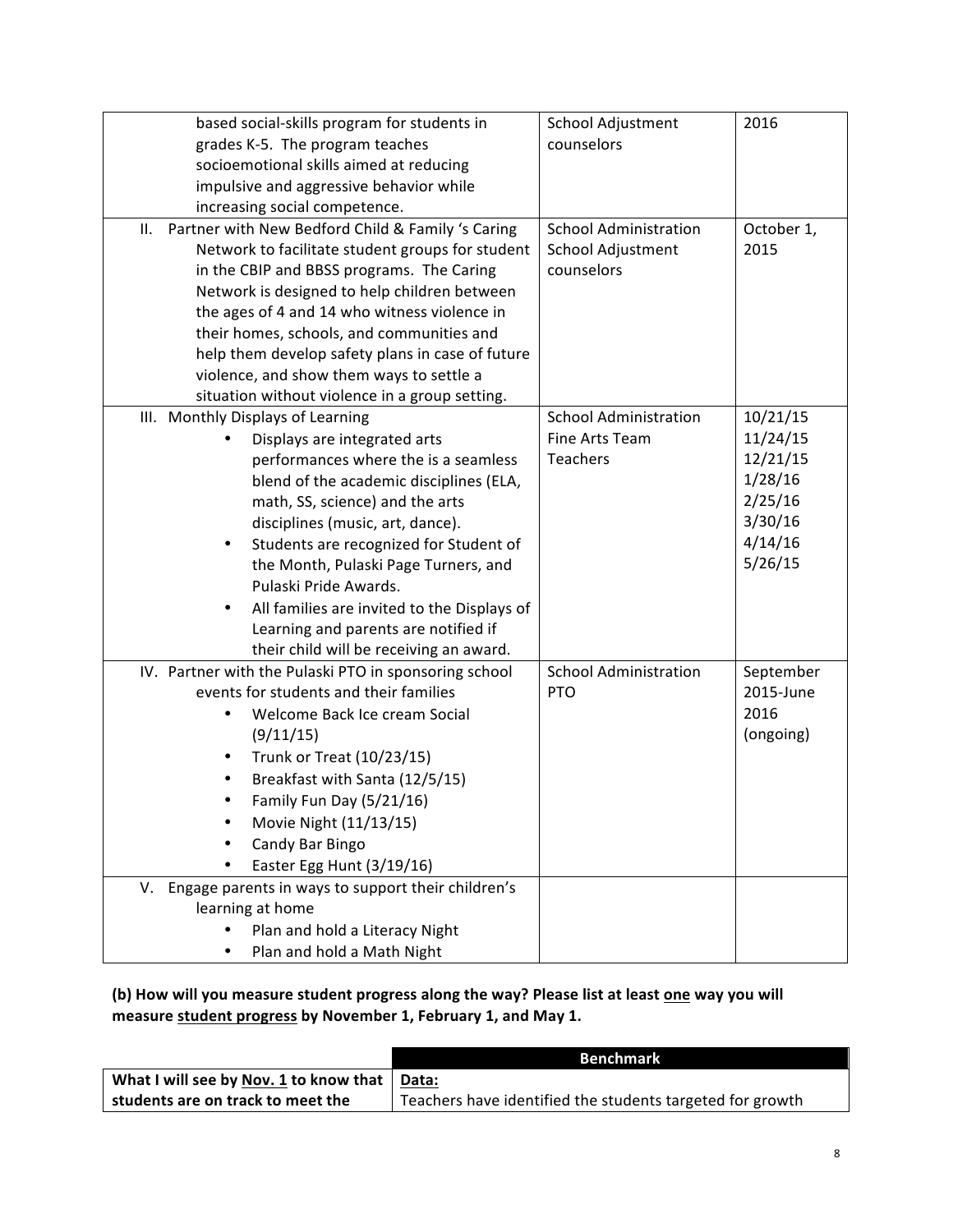| end-of-year goal                                                                                | including 40% of NI/W, 10% of proficient, and 10% of warning.                                                                                                                                                                                                                                                                                                                                                                                                                                                                                                                                                                                                                                                                                                                                                                                                                                                                                                                                                                                                                                                                                                                                                                                                                                    |
|-------------------------------------------------------------------------------------------------|--------------------------------------------------------------------------------------------------------------------------------------------------------------------------------------------------------------------------------------------------------------------------------------------------------------------------------------------------------------------------------------------------------------------------------------------------------------------------------------------------------------------------------------------------------------------------------------------------------------------------------------------------------------------------------------------------------------------------------------------------------------------------------------------------------------------------------------------------------------------------------------------------------------------------------------------------------------------------------------------------------------------------------------------------------------------------------------------------------------------------------------------------------------------------------------------------------------------------------------------------------------------------------------------------|
|                                                                                                 | <b>Writing:</b><br>At least 50% of all classrooms will engage students in daily<br>writing as evidenced by student writing folders with writing<br>samples and conferencing notes.<br><b>Differentiation of Instruction:</b><br>At least 50% of classrooms are differentiating instruction for<br>struggling students and proficient students as evidenced<br>through classroom observations and lesson plans.                                                                                                                                                                                                                                                                                                                                                                                                                                                                                                                                                                                                                                                                                                                                                                                                                                                                                   |
| What I will see by Feb. 1 to know that<br>students are on track to meet the<br>end-of-year goal | Data:<br>When comparing BOY to MOY, the % of students:<br>Scoring NI/W will reduce by at least 20%.<br>• Scoring advanced will increase by 5%<br>Scoring warning will decrease by 5%<br><b>Writing:</b><br>At least 80% of all classrooms will engage students in daily<br>writing as evidenced by student writing folders with writing<br>samples and conferencing notes.<br>Differentiation of Instruction:<br>At least 65% of classrooms are differentiating instruction for<br>struggling students and proficient students as evidenced<br>through classroom observations and lesson plans.<br><b>Deep Analysis of Complex Text:</b><br>At least 80% of all classrooms will engage students in deep<br>analysis of text as evidenced through the use of annotated<br>notes and classroom observations.<br><b>Parent Engagement:</b><br>Plan and hold a Literacy Night for students and their families.<br><b>Priority Standards/Cycles:</b><br>100% of classrooms teachers created and implemented<br>reteach/action plans to target an identified priority standard in<br>ELA and math and tracked progress with pre/post<br>assessments.<br><b>Math Journals:</b><br>At least 60% of the classrooms will incorporate the use of<br>interactive math journals into their daily instruction. |